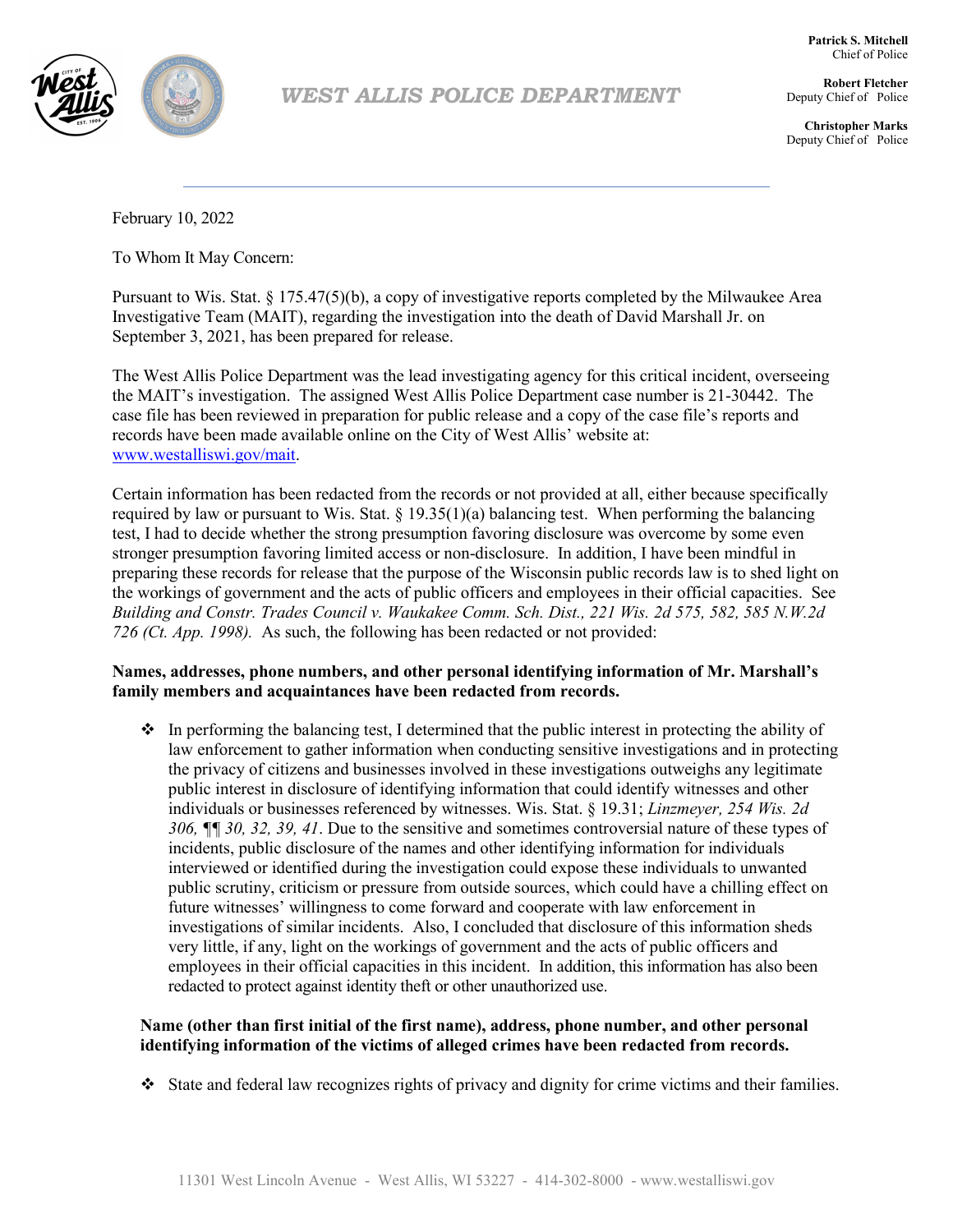

**Robert Fletcher** Deputy Chief of Police

**Christopher Marks** Deputy Chief of Police

- $\hat{\mathbf{v}}$  The Wisconsin Constitution, art. I,  $\S$  9m, states that crime victims should be treated with "fairness, dignity, and respect for their privacy." Wisconsin Stat. § 950.04(1v)(ag), (1v)(dr), and (2w)(dm) further emphasize the importance of the privacy rights of victims and witnesses.
- $\bullet$  The Wisconsin Statutes recognize that this state constitutional right must be honored vigorously by law enforcement agencies. The statutes further recognize that crime victims include both persons against whom crimes have been committed and a deceased victim's family members. See Wis. Stat. § 950.01 and 950.02(4)(a).
- $\bullet\bullet$  The Wisconsin Supreme Court, speaking of both Wis. Const. art. I, § 9, and related statutes concerning the rights of crime victims, has instructed that "justice requires that all who are engaged in the prosecution of crimes make every effort to minimize further suffering by crime victims." See 2005 WI 17, ¶ 26, 278 Wis. 2d 216, 692 N.W.2d 623.
- $\cdot \cdot$  In performing the balancing test, I determined that the public interest in disclosure of this information is outweighed by the public interest in the privacy, reputation, and safety of the victims of alleged crimes. I concluded that disclosure of personal identifying information of victims sheds very little, if any, light on the workings of government and the acts of public officers and employees in their official capacities in this incident. Furthermore, this information has been redacted to protect against identity theft or other unauthorized use.

# **Names (other than first initial of the first name), addresses, phone numbers, images, and other personal identifying information of individuals and private businesses have been redacted from records.**

 $\bullet$  In performing the balancing test, I determined that the public interest in protecting the ability of law enforcement to gather information when conducting sensitive investigations and in protecting the privacy of citizens and businesses involved in these investigations outweighs any legitimate public interest in disclosure of identifying information that could identify witnesses and other individuals or businesses referenced by witnesses. Wis. Stat. § 19.31; *Linzmeyer, 254 Wis. 2d 306, ¶¶ 30, 32, 39, 41*. Due to the sensitive and sometimes controversial nature of these types of incidents, public disclosure of the names and other identifying information for individuals interviewed or identified during the investigation could expose these individuals to unwanted public scrutiny, criticism or pressure from outside sources, which could have a chilling effect on future witnesses' willingness to come forward and cooperate with law enforcement in investigations of similar incidents. Also, I concluded that disclosure of this information sheds very little, if any, light on the workings of government and the acts of public officers and employees in their official capacities in this incident. In addition, this information has also been redacted to protect against identity theft or other unauthorized use.

# **Names, addresses, phone numbers, and other personal identifying information of juveniles as well as information about a juvenile arrest record have been redacted from records.**

- See Wis. Stat.  $\S$  48.396 and 938.396.
- $\cdot \cdot$  In performing the balancing test, I determined that the public interest in protecting the ability of law enforcement to gather information when conducting sensitive investigations and in protecting the privacy of citizens and businesses involved in these investigations outweighs any legitimate public interest in disclosure of identifying information that could identify witnesses and other individuals or businesses referenced by witnesses. Wis. Stat. § 19.31; *Linzmeyer, 254 Wis. 2d*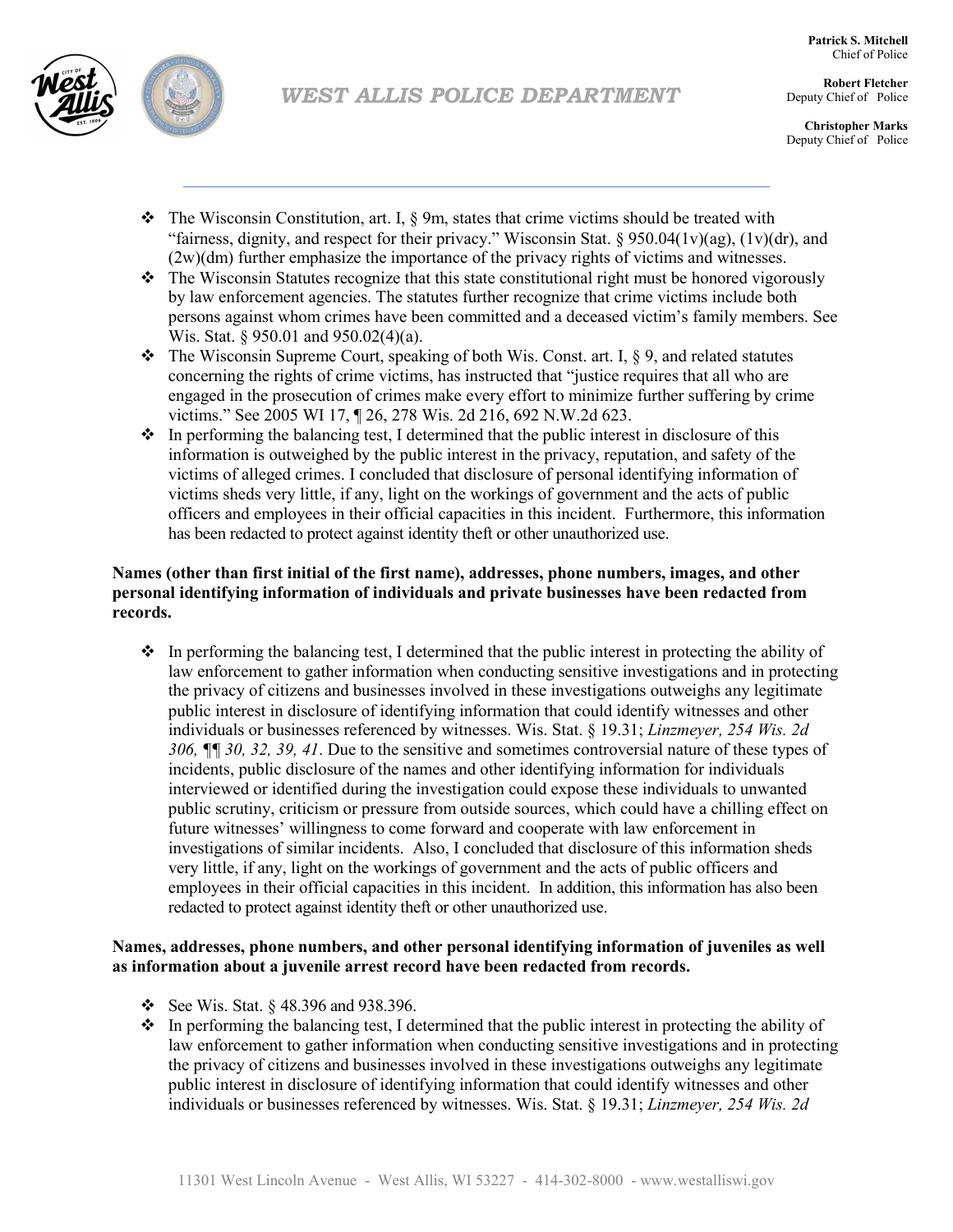

**Patrick S. Mitchell** Chief of Police

**Robert Fletcher** Deputy Chief of Police

**Christopher Marks** Deputy Chief of Police

*306, ¶¶ 30, 32, 39, 41*. Due to the sensitive and sometimes controversial nature of these types of incidents, public disclosure of the names and other identifying information for individuals interviewed or identified during the investigation could expose these individuals to unwanted public scrutiny, criticism or pressure from outside sources, which could have a chilling effect on future witnesses' willingness to come forward and cooperate with law enforcement in investigations of similar incidents. Furthermore, I determined that the public interest in disclosure of this information is outweighed by the public interest in the privacy on the part of juveniles. Also, I concluded that disclosure of this information sheds very little, if any, light on the workings of government and the acts of public officers and employees in their official capacities in this incident. In addition, this information has also been redacted to protect against identity theft or other unauthorized use.

### **Individual medical/psychiatric information has been redacted from records or is not being provided.**

- $\cdot \cdot$  In performing the balancing test, I determined that the public interest in disclosure of this information is outweighed by the public interest in the privacy on the part of individuals as it pertains to their personal medical history, as well as the privacy afforded to individuals by the Health Insurance Portability and Accountability Act (HIPAA). In addition, this information has also been redacted to protect against unauthorized use.
- See Wis. Stat. § 146.82 Confidentiality of Patient Health Care Records.

#### **Work schedules of law enforcement officers have been redacted from records.**

 $\cdot$  In performing the balancing test, I determined that the public interest in avoiding unnecessary intrusion into the personal lives of law enforcement officers mentioned in a law enforcement report outweighs any legitimate public interest in information about the conduct of governmental affairs. See *Hempel, 284 Wis. 2d 162, ¶28, Linzmeyer, 254 Wis. 2d 306, ¶38.* In addition, this information has also been redacted to protect against unauthorized use.

#### **Unique employee numbers of law enforcement officers, which correspond with payroll records as well as computer user accounts and other employment records, have been redacted from records.**

 $\cdot$  In performing the balancing test, I determined that the public interest in avoiding unnecessary intrusion into the personal lives of law enforcement officers mentioned in a law enforcement report outweighs any legitimate public interest in information about the conduct of governmental affairs. See *Hempel, 284 Wis. 2d 162, ¶28, Linzmeyer, 254 Wis. 2d 306, ¶38.* Also, disclosure of this information sheds very little, if any, light on the workings of government and the acts of public officers and employees in their official capacities in this incident. In addition, this information has also been redacted to protect against identity theft or other unauthorized use.

#### **Unique identifying numbers, like serial numbers, have been redacted from records.**

 $\cdot \cdot$  In performing the balancing test, I determined that the public policy in favor of protecting confidentiality of this economically valuable individually identifiable information and preventing its misuse upon any subsequent disclosure, as well as the public policies outlined in Wis. Stat. §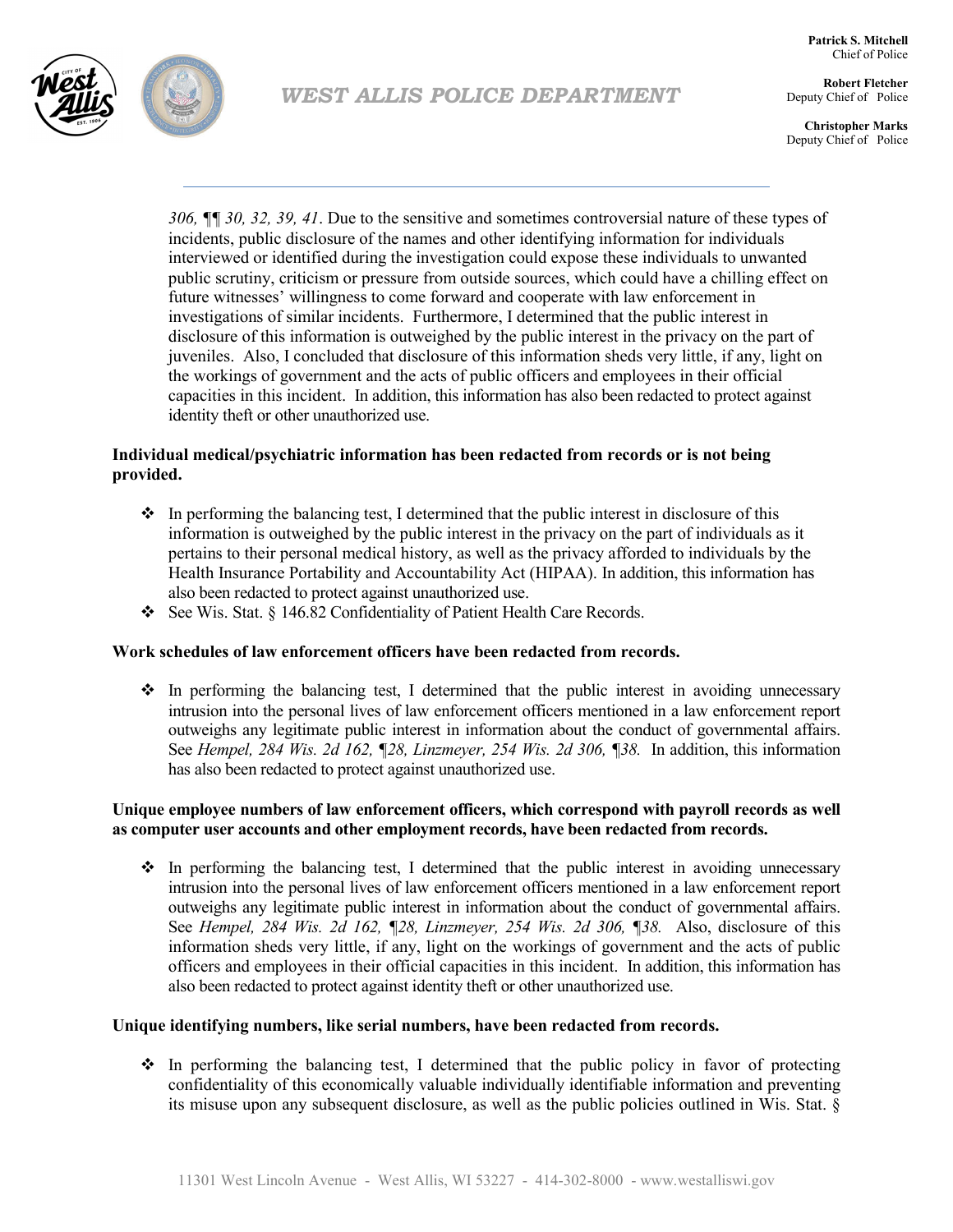

**Robert Fletcher** Deputy Chief of Police

**Christopher Marks** Deputy Chief of Police

801.19, 801.20, and 801.21, outweighs any public interest in disclosure of the unique information of individual persons. Also, disclosure of this information sheds very little, if any, light on the workings of government and the acts of public officers and employees in their official capacities in this incident. This information has also been redacted to protect against identity theft or other unauthorized use.

 Additionally, in reference to firearm serial numbers, the nature of the Firearm Owner's Protection Act (FOPA), which amended 18 U.S. Code  $\S 921 - 931$ , outlines protections of the owners of firearms.

### **The description of a vehicle(s) used in undercover law enforcement operations has been redacted from records.**

- $\cdot \cdot$  In performing the balancing test, I determined that the public interest in disclosure of this information is outweighed by the public interest in the safety of law enforcement officers and the public interest in effective law enforcement. Such information, if made public, could endanger undercover officers and/or cause interference with law enforcement business. Furthermore, this information has been redacted to protect against identity theft or other unauthorized use.
- *Portage Daily Register*, 2008 WI App 30, ¶¶ 23-26.

# **Reports (pages) from the Federal Bureau of Investigation (FBI) are not being provided. The reports detail victim and witness statements.**

- The reports contact the following disclaimer: *This document contains neither recommendations nor conclusions of the FBI. It is the property of the FBI and is loaned to your agency; it and its contents are not to be distributed outside your agency.*
- West Allis Police Department policy reads: *Copies of medical reports or other information generated by other agencies, organizations, businesses, etc., are not to be furnished. If these documents are requested, the requesting person should be referred to the holder of the original documents to obtain any copy he or she may need.*

#### **To reduce confusion for those who review the case file, but may not understand the FBI's National Incident-Based Reporting System (NIBRS), the label of** *offender* **has been redacted from records when associated with a law enforcement officer who was found to be legally justified in using force.**

 The FBI's National Incident-Based Reporting System (NIBRS) captures details on each single crime incident—as well as on separate offenses within the same incident—including information on victims, known offenders, relationships between victims and offenders, arrestees, and property involved in crimes. The Wisconsin Incident-Based Reporting System (WIBRS) is the Wisconsinspecific version of the FBI's National Incident-Based Reporting System (NIBRS). In cases where a person(s) is considered to be legally justified in using force against another person under Wis. Stat. §938.48(1), and the person dies, as is true in this case, the person(s) using the force is considered an *offender* simply so that WIBRS can accurately capture details of the crime incident.

Wis. Stat. § 19.35 (4)(b) requires that you be informed this determination is subject to review under Wis. Stat. § section 19.37 (1). You may bring an action for mandamus asking for a court to order release of the records or request the District Attorney or Attorney General to bring an action for